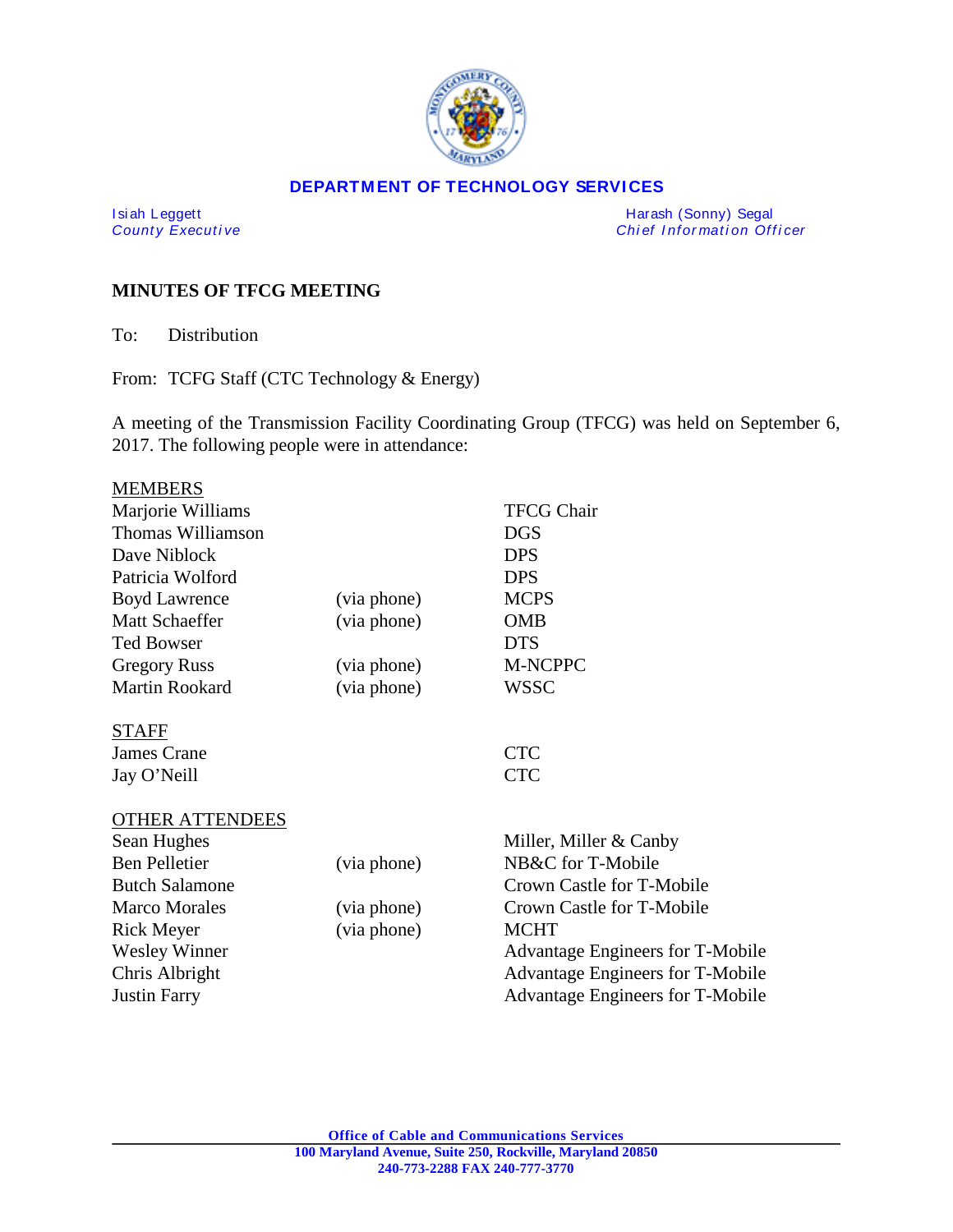Minutes of TFCG Meeting Held September 6, 2017 Page 2 of 6

### **Action Item: Meeting Minutes**

**Discussion:** Martin Rookard moved that the August minutes be approved as written. Ted Bowser seconded the motion and it was unanimously approved.

### **Action Item: Consent Agenda**

*1. Application Number:* 201706-20 *Type:* Minor Modification *Received (date):* 5/17/2017

 *Revision:* 8/29/2017

*Applicant:* T-Mobile *Site Name/Location:* Colesville Center/49 Randolph Rd, Colesville *Zoning Standard:* NR-0.75 *Property Owner:* Colesville Center LLC *Description:* Antenna Change Out – Replace four 57"-high panel antennas and one 73" inch high panel antenna at 150' on a 150' monopole. *Tower Coordinator Recommendation:* Recommended

- *2. Application Number:* 201709-09 *Type:* Minor Modification *Received (date):* 7/25/2017 *Applicant:* Verizon Wireless *Site Name/Location:* Bank of America Building/10000 Falls Rd, Potomac *Zoning Standard:* NR-0.75 *Property Owner:* Ten Thousand Falls Rd LLC *Description:* Antenna Change Out: Removing nine and replacing six 73"-high panel antennas at 45' on a 39' office building. *Tower Coordinator Recommendation:* Recommended
- *3. Application Number:* 201709-11 *Type:* Minor Modification *Received (date):* 8/02/2017  *Revised:* 8/14/2017

*Applicant:* Verizon Wireless *Site Name/Location:* Highland House/5480 Wisconsin Avenue, Chevy Chase *Zoning Standard:* CR-3.0 *Property Owner:* Highland House *Description:* Antenna Change Out: Replace sixteen 96"-high panel antennas. Remove eight, and add twelve RRHs at the 155' and 165' levels on a 169' apartment building. *Tower Coordinator Recommendation:* Recommended

*4. Application Number:* 201709-13 *Type:* Minor Modification *Received (date):* 8/07/2017  *Revised:* 8/17/2017

*Applicant:* Verizon Wireless *Site Name/Location:* Troop 52 Forest Preserve*/*16100 Darnestown Rd, Dawsonville (aka 16003 Schaeffer Road) *Zoning Standard:* AR *Property Owner:* Boy Scouts of America Troop 52 *Description:* Replace three Remote Radio Heads and attach three additional Remote Radio Heads. All six will be at 160' on a 180' tower. *Tower Coordinator Recommendation:* Recommended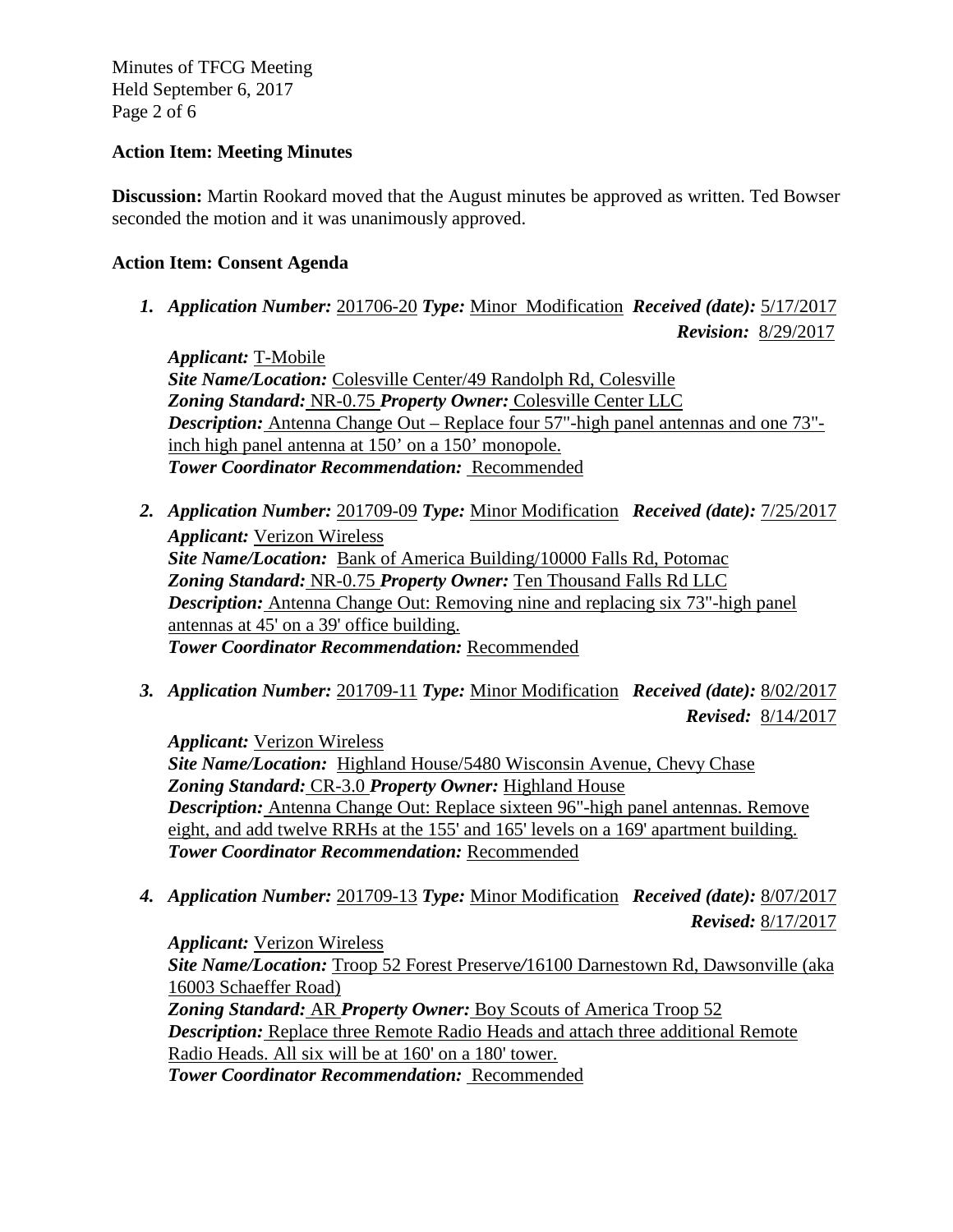Minutes of TFCG Meeting Held September 6, 2017 Page 3 of 6

- *5. Application Number:* 201709-14 *Type:* Minor Modification *Received (date):* 8/9/2017 *Applicant:* Verizon Wireless *Site Name/Location:* Democracy Plaza II/6707 Democracy Blvd, Bethesda *Zoning Standard:* EOF-1.0 *Property Owner:* Rock Spring Properties *Description:* Antenna Change Out: Remove and replace nine 72"-high panel antennas at 125' on a 128' office building. *Tower Coordinator Recommendation:* Recommended
- *6. Application Number:* 201709-17 *Type:* Minor Modification *Received (date):* 8/10/2017 *Applicant:* Verizon Wireless *Site Name/Location:* Damascus Tower/ 26149 Ridge Rd, Damascus *Zoning Standard:* CRT-1.75 *Property Owner:* Montgomery County *Description:* Antenna Change Out: Remove and replace six 72"-high panel antennas at 257' on a 252' tower. *Tower Coordinator Recommendation:* Recommended

**Discussion:** Item #6 was tabled pending a request to the applicant for a structural analysis.

**Motion**: Dave Niblock moved that items #1 through 5 on the Consent Agenda be recommended. Tom Williamson seconded the motion and it was unanimously approved.

#### **Regular Agenda**

| 7. Application Number: 201704-27 Type: Colocation | <i>Received (date):</i> $3/07/2017$ |
|---------------------------------------------------|-------------------------------------|
|                                                   | <b>Revised:</b> $3/27/2017$         |
|                                                   | <b>Revised:</b> $7/18/2017$         |
|                                                   |                                     |

*Applicant:* T-Mobile *Site Name/Location:* Pepco #802417/1107 Sligo Creek Pkwy, Takoma Park *Zoning Standard:* CRT-2.0 *Property Owner* Pepco *Description:* Attach a 48" high omni antenna at 37' 8" to a 34' utility pole **Tower Coordinator Recommendation:** Conditioned on the applicant providing the Pepco work order for Pepco pole #802417-730880, a survey confirming the right-of-way designation and confirmation of exclusion from any scenic set back to DPS at the time of permit application.

James Crane summarized the application.

**Motion**: Boyd Lawrence moved that the application be recommended. Martin Rookard seconded the motion and it was unanimously approved.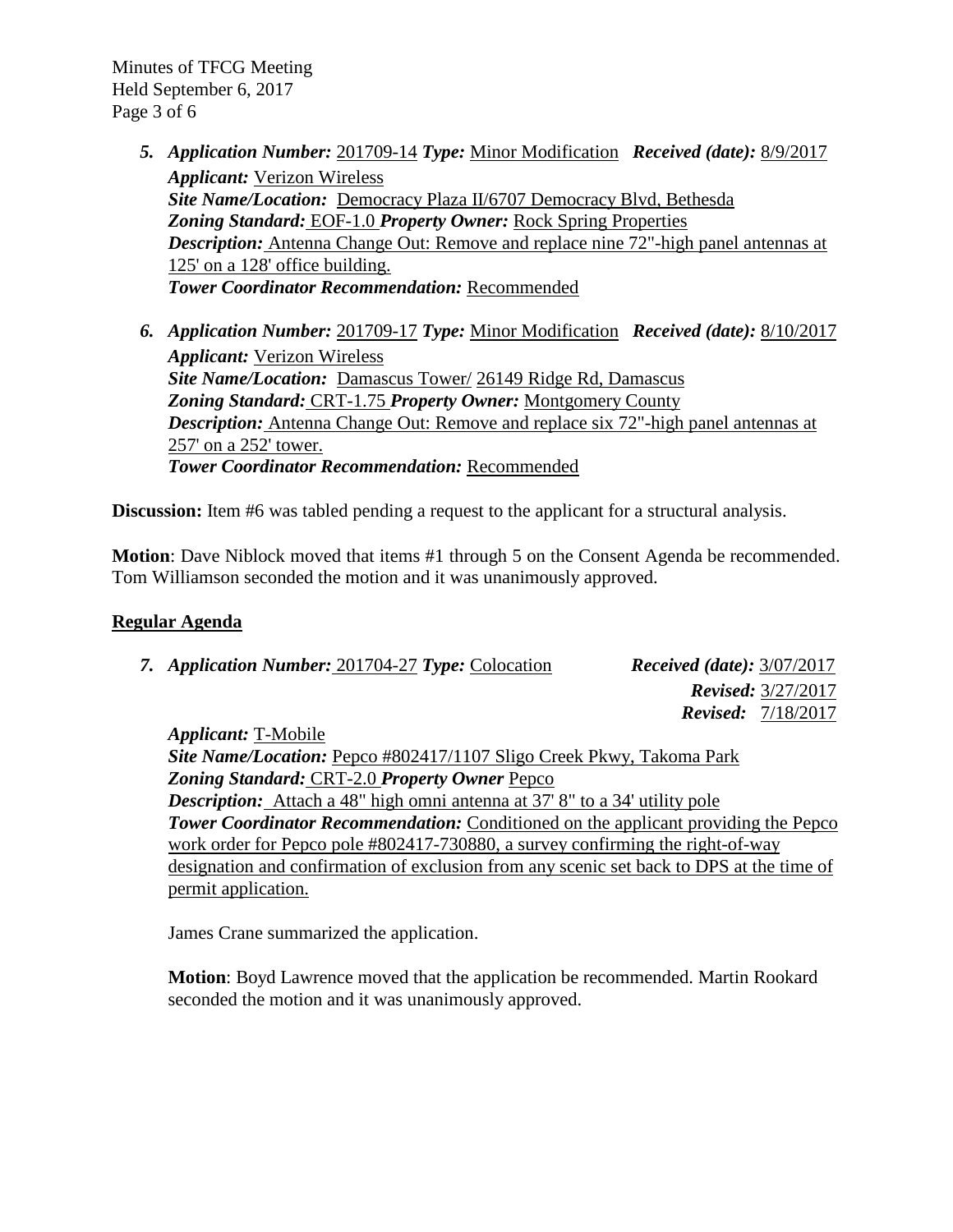Minutes of TFCG Meeting Held September 6, 2017 Page 4 of 6

*8. Application number*:201706-08 *Type*: Co-location *Received (date)*: 5/09/2017

 *Revised:* 8/09/2017  *Revised:* 8/21/2017 *Revised:* 8/24/2017  *Revised:* 8/28/2017

*Applicant*: T-Mobile

*Site Name/Location*: Briggs Chaney/ 13820 Old Columbia Pike, Silver Spring *Zoning Standard*: NR-0.75 *Property Owner*: G&G Briggs Chaney Associates *Description*: Attach six 23"-high small cell antennas at 22' on a 13'-high building. *Tower Coordinator Recommendation*: Not Recommended

James Crane summarized the application. Applicant Wesley Winner also presented information about the building. Jay O'Neal reported on his site survey of the building.

**Motion:** Dave Niblock moved that the application be recommended. Thomas Williamson seconded the motion and it was unanimously approved.

| 9. Application Number: 201707-02 Type: Colocation                                                                                                  | <i>Received (date):</i> $5/25/2017$ |                             |
|----------------------------------------------------------------------------------------------------------------------------------------------------|-------------------------------------|-----------------------------|
|                                                                                                                                                    |                                     | <b>Revised:</b> $6/19/2017$ |
|                                                                                                                                                    |                                     | <b>Revised:</b> $6/28/2017$ |
|                                                                                                                                                    |                                     | <b>Revised:</b> $7/18/2017$ |
| <i>Applicant:</i> T-Mobile                                                                                                                         |                                     |                             |
| $C_{14}$ , $M_{\text{max}}/I$ continue $D_{\text{max}}$ $\#002424$ $000540/00001$ $114$ , $\Lambda_{\text{max}}$ $C_{\text{max}}$ $D_{\text{min}}$ |                                     |                             |

*Site Name/Location:* Pepco #803424-900540/8664 11th Ave, Silver Spring *Zoning Standard:* R-60 *Property Owner:* Pepco *Description:* Attach a 48" high omni antenna to 34' 6" utility pole. **Tower Coordinator Recommendation:** Conditioned on the applicant providing the Pepco work order for Pepco pole #803424-900540 to DPS at the time of permit application

James Crane summarized the application.

**Motion:** Ted Bowser moved that the application be recommended. Martin Rookard Seconded the motion and it was unanimously approved.

| 10. Application Number: 201707-06 Type: Colocation | <i>Received (date):</i> $5/25/2017$ |
|----------------------------------------------------|-------------------------------------|
|                                                    | <b>Revised:</b> $6/19/2017$         |
|                                                    | <b>Revised:</b> $6/28/2017$         |
|                                                    | <b>Revised:</b> $7/18/2017$         |
| <i>Applicant:</i> T-Mobile                         |                                     |

*Site Name/Location:* PEPCO #799424-752275/8536 Piney Branch Rd, Silver Spring *Zoning Standard:* CRT-3.0 *Property Owner:* Pepco *Description:* Attach a 48"-high omni antenna to a 33' utility pole. *Tower Coordinator Recommendation:* Conditioned on the applicant providing the Pepco work order for Pepco pole # #-799424-752275 to DPS at the time of permit application.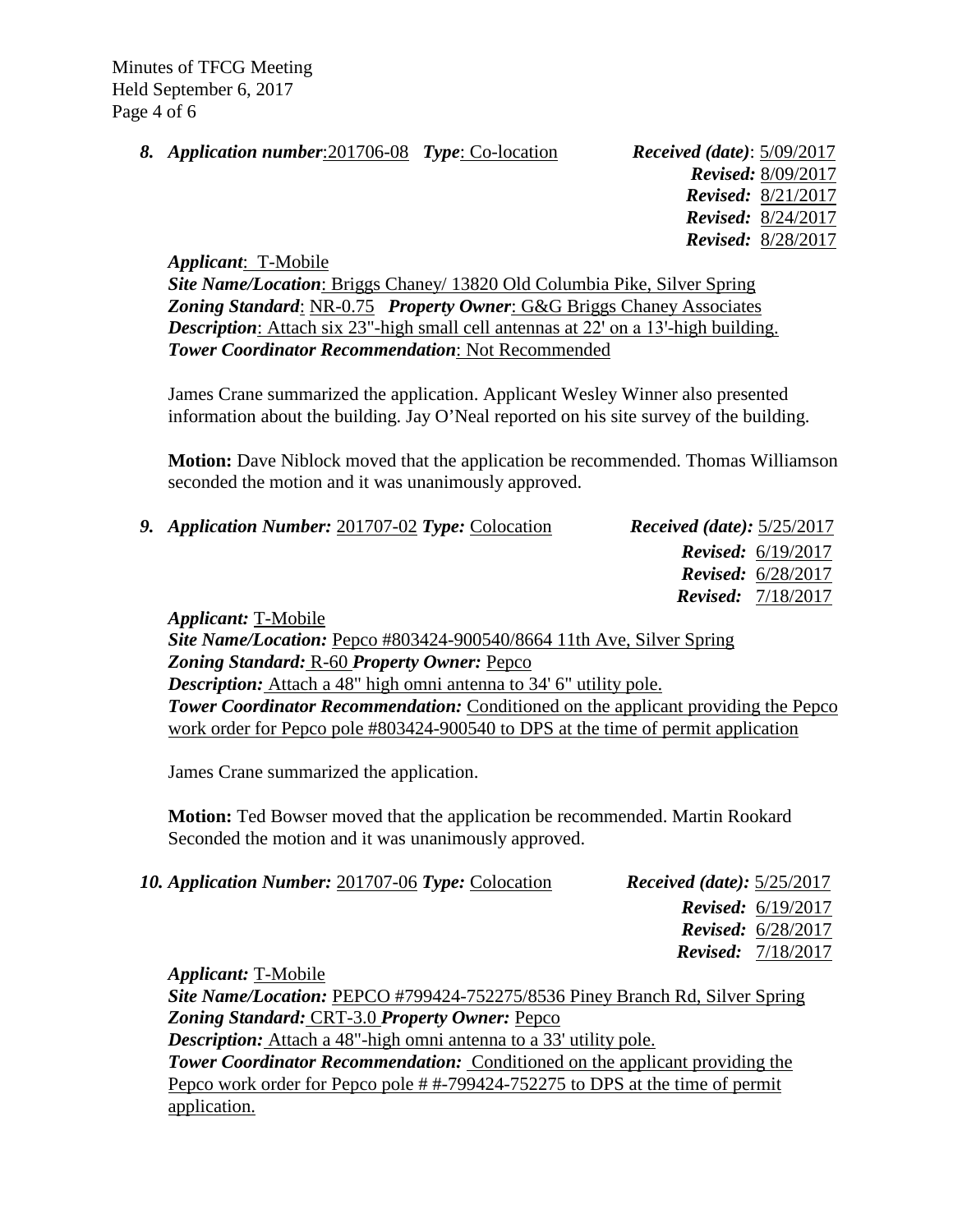Minutes of TFCG Meeting Held September 6, 2017 Page 5 of 6

James Crane summarized the application

**Motion:** Patricia Wolford moved that the application be recommended. Thomas Williamson seconded the motion and it was unanimously approved

# *11. Application Number:* 201709-06 *Type:* Colocation *Received (date):* 7/18/2017

*Applicant:* T-Mobile *Site Name/Location:* Pepco #802422-090020/8127 Carroll Avenue, Takoma Park *Zoning Standard:* R-60 *Property Owner:* Pepco *Description:* Attach a 48" high omni antenna at 28' 4" to a 24' 8" utility pole. *Tower Coordinator Recommendation:* Conditioned on the applicant providing the Pepco work order for Pepco pole #802422-090020 to DPS at the time of permit application

James Crane summarized the application. The applicant requested it be tabled.

**Motion:** Dave Niblock moved that the application be tabled at the applicant's request. Ted Bowser seconded the motion and it was unanimously approved.

# *12. Application Number:* 201709-08 *Type:* Minor Modification *Received (date):* 7/25/2017  *Revised:* 8/11/2017  *Revised***:** 8/15/2017

*Applicant:* Sprint *Site Name/Location:* Grace Fellowship/8425 Damascus Rd, Damascus *Zoning Standard:* AR *Property Owner:* Potomac Conf. 7th Day Adventist *Description:* Antenna Change Out: Replace three 72"-high panel antennas at the 95' level of a 98' stealth flagpole monopole. *Tower Coordinator Recommendation* Conditioned upon the applicant obtaining an amendment regarding the existing Special Exception (S-2582) by the Board of Appeals of Montgomery County.

James Crane summarized the application and the Special Exception regarding pole diameter.

**Motion:** Boyd Lawrence moved that the application be recommended. Dave Niblock seconded the motion and it was unanimously approved